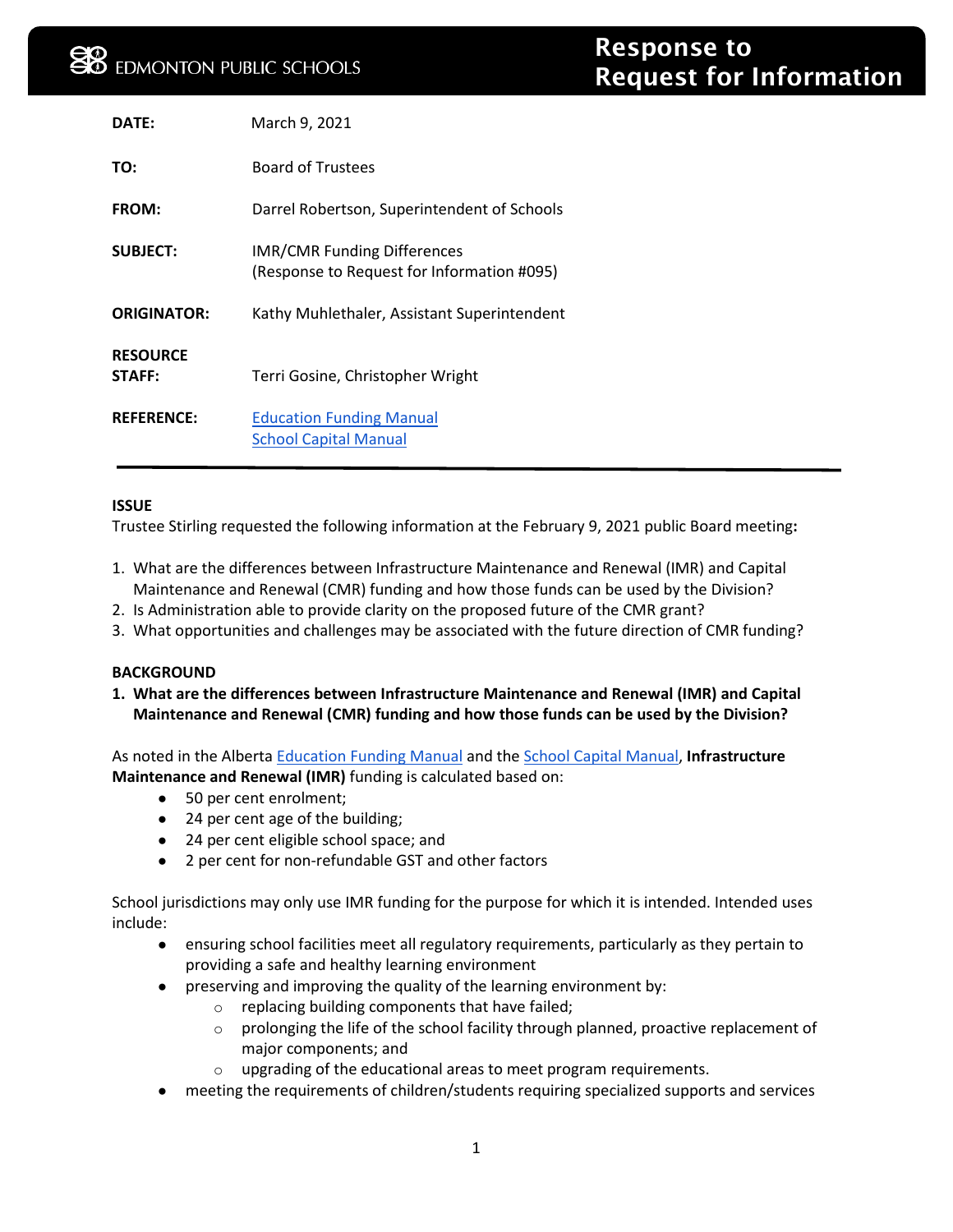● replacing or upgrading building components to improve energy conservation and efficiency to achieve cost savings as a result

A minimum of 30 per cent of a school jurisdiction's IMR allocation must be capitalized and applied to projects that meet capitalization eligibility requirements.

Last spring, the Province introduced a stimulus package of **Capital Maintenance and Renewal (CMR) funding** for school jurisdictions. At the time, this funding was announced as part of a plan to get Albertans back to work during the pandemic. Information provided by Alberta Education indicates the following parameters for CMR funding:

- Projects must extend the life of a tangible capital asset. One hundred per cent of the costs approved for funding support must be capitalized and applied to specific pre-approved projects that meet capitalization eligibility requirements. No 'operational' or 'expense' expenditures are excluded from CMR eligibility.
- Funds are approved on a project-specific basis, meaning CMR funds can only be expended on the specific pre-approved projects.

Projects that were approved for the Division under the CMR program last spring included mechanical upgrades, building component upgrades and architectural upgrades. Projects that would not be approved for CMR because they cannot be capitalized would include flooring replacements, PA systems, phone systems and millwork replacements.

In September 2020, Alberta Education asked school jurisdictions to submit a list of CMR projects for consideration in the 2021 Provincial budget. Edmonton School Division submitted a list of projects on October 15, 2020. To date, there has been no information provided as to the approval of our submission.

## **CURRENT SITUATION**

## **2. Is Administration able to provide clarity on the proposed future of the CMR grant?**

Administration believes that additional information related to CMR and IMR funding will be provided following the 2021 Provincial budget. There has been a recent indication that the Province intends to move towards project-specific funding approvals for at least a portion of the maintenance renewal funding, through the introduction of CMR.

## **3. What opportunities and challenges may be associated with the future direction of CMR funding?**

If CMR fully replaces the IMR program with only project-specific approvals, we anticipate that the CMR funding formula will limit our jurisdiction's flexibility to address emergent and unexpected infrastructure needs that arise. More specifically, should all Maintenance and Operations funding need to be 'capitalized' costs, certain areas of infrastructure maintenance would be unsupported. Given that up to 70 per cent of current IMR funds can be used for infrastructure needs not considered to be 'capital' expenditures, a shift to a CMR platform with a need for costs to be 100 per cent 'capitalized' would leave jurisdictions with a significant challenge for infrastructure needs historically captured under the 'expense' portion of IMR funding. The 'expense' provides the Division with greater flexibility in attending to varied infrastructure needs.